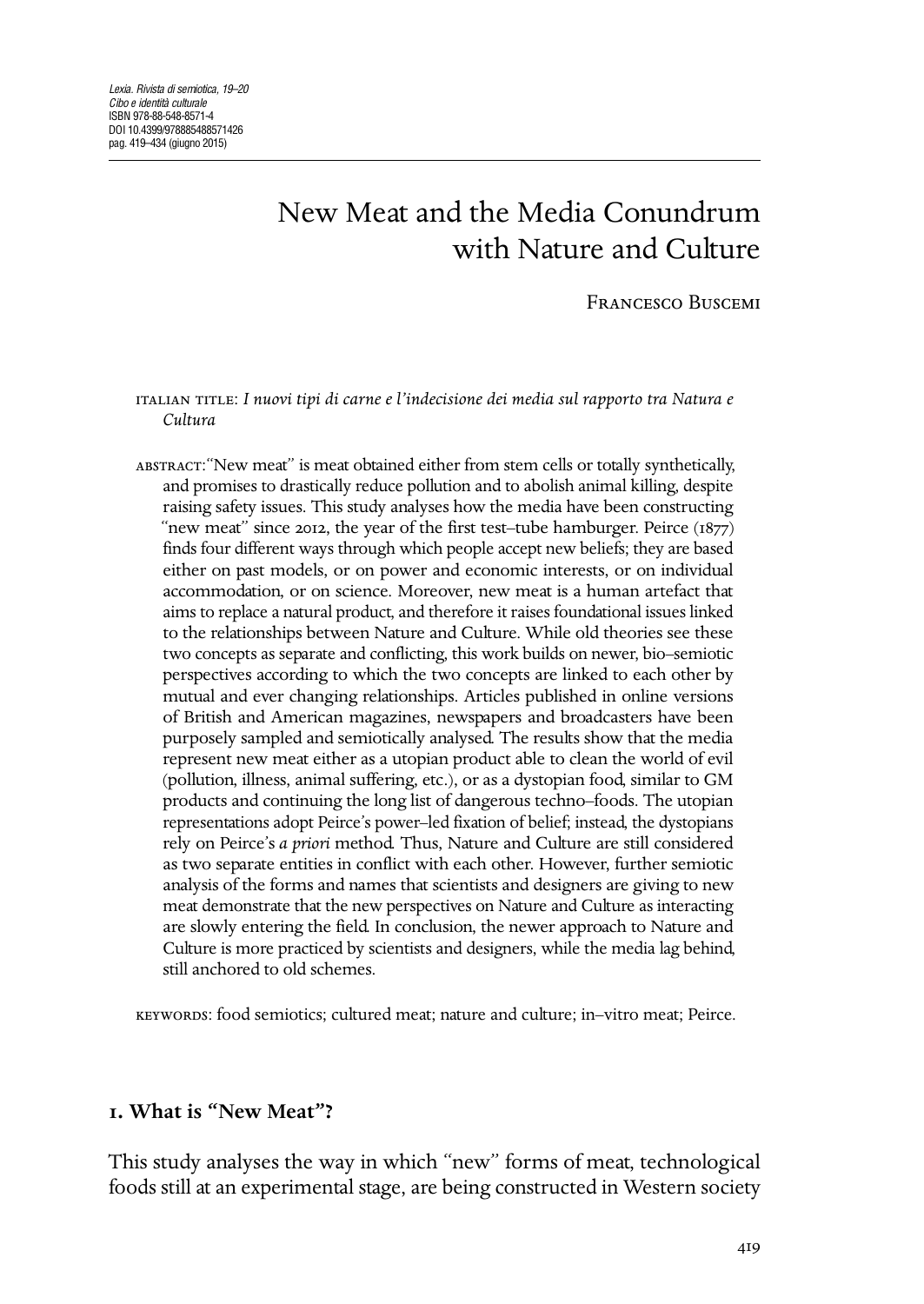by the media<sup>1</sup>. It follows another article (Buscemi 2014) in which these new forms of meat are seen not as a revolutionary novelty without any link to the past, but as a further step in a long historical process, which began in the Renaissance and has gradually detached the meat we eat from the idea of the living animal.

Since the 1960s, many studies have focused on foods as social constructions, and food has been studied as more than simply something to eat. Since Lévi–Strauss's (1966) food triangle and Barthes's (1961) intuition that food is not only a "substance", but also a "circumstance", it has widely been acknowledged that what we eat shapes and is shaped by social, cultural, anthropological, political and economic influences, and that it may be considered as a system of signs and codes that are deeply rooted in societies. The new forms of meat that many labs around the world have been testing are here analysed from this perspective. However, before the analysis it is important to explain what these new forms of meat actually are.

First of all, what these new products share is the fact that they have been created to solve the many problems that today meat is considered responsible for. Pollution, illness, animal suffering, and unsustainability are the issues that meat is ever more accused of (Fairlie 2010; Hyslop 2012). What is more, many vegetarian groups oppose meat consumption because it entails the idea of killing animals, and many religions ban meat when it is obtained from animals considered sacred. Already in the past, when technology was not able to deal with these problems, some forward–looking voices foresaw the advent of new forms of meat capable of overcoming these problems. Even Winston Churchill, in 1931, predicted that humanity would produce meat detached from animals, and that techno–meat would be indistinguishable from "real" meat (cited in Specter 2011). Moreover, many science–fiction novels and films have depicted forms of meat which do not imply killing animals. Finally, more realistically many researchers have advanced the idea of eating insects (Fiegi ), but actually this would solve the problem of pollution and not the issue of animal killing. In fact, animal killing would be multiplied because of the higher number of insects to be killed than that of cows, pigs, etc.

The impressive breakthrough of science and technology in stem cells and synthetic materials has turned fantasy into reality, and projects about obtaining meat without killing animals are spreading all over the world with varying degrees of advancement. Doctor Mark Post, from the University of Maastricht, on 5 August 2013 created and served in London a hamburger obtained from the stem cells of a cow, after a two–year study. The project

<sup>1.</sup> This study is based on the paper presented at *Paradoxes of Life*, the 39<sup>th</sup> annual meeting of the Semiotic Society of America, held in Seattle from 2 to 5 October 2014. The Author wishes to thank all the participants in the panel on food culture that improved the paper with suggestions, comments and critiques.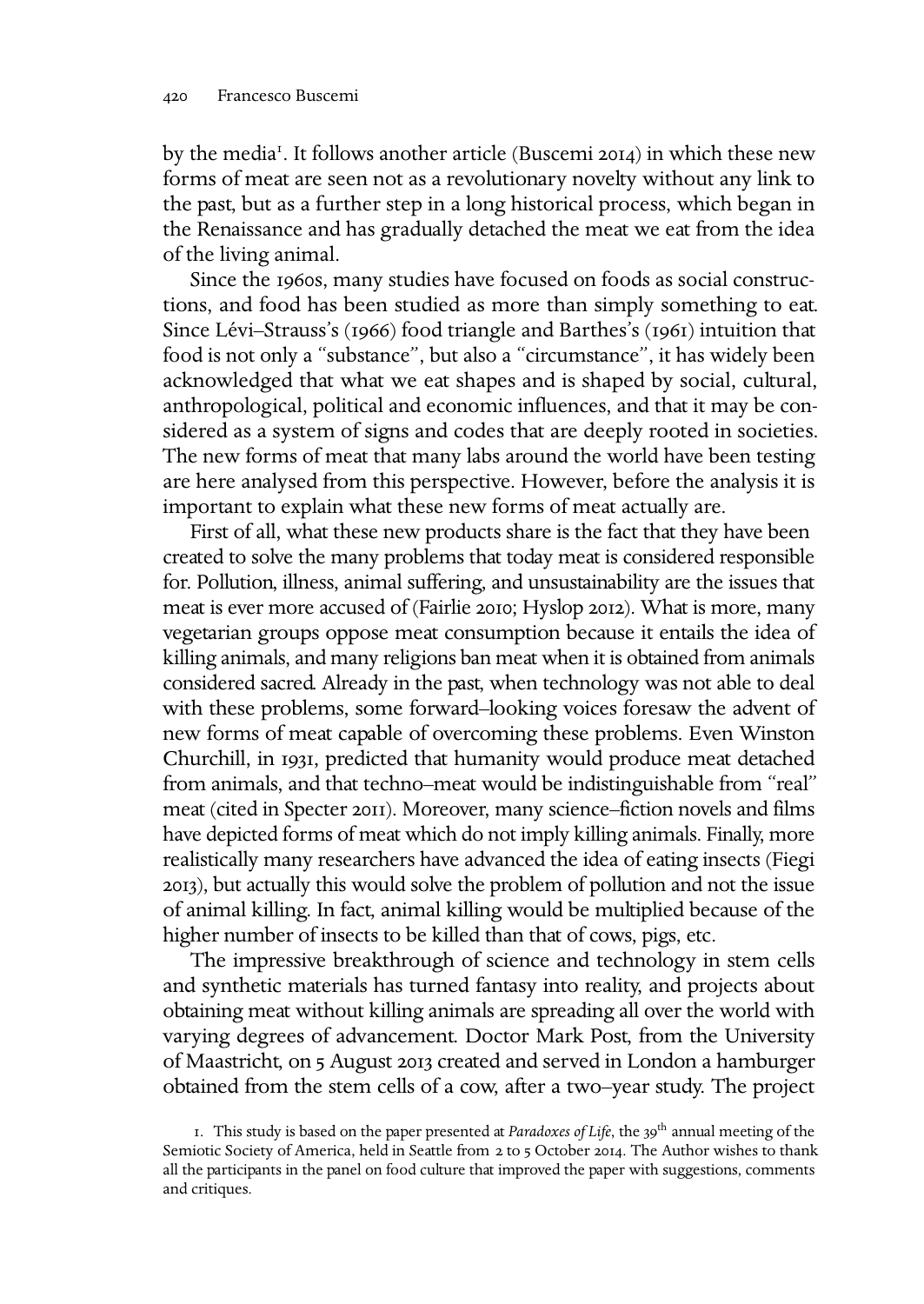was financed by Sergey Brin, one of the two founders of Google, and it was calculated that the techno–hamburger cost \$325.000 (Fountain 2013). Differently, Patrick Brown, a former Stanford University staff member, is working on a plant-based burger costing about \$20 each. It is obtained from heme, a component of haemoglobin, (Rusli 2014), and is able "to reduce the human footprint on this planet by 50%" (Hanlon 2012). Moreover, Modern Meadow, a company co–founded by its CEO Andras Forgacs, is working on another version of cultured meat and on cultured–leather products (Griggs 2014), and other scientists are on the verge of developing new forms of meat, also supported by powerful companies. On average, each of these kinds of new meat "needs 99 per cent less land than livestock, between 82 and 96 per cent less water, and produces between 78 and 95 per cent less greenhouse gas" (Connor ). Some of these new forms of meat do not imply killing animals at all, while others can produce meat for years from the killing of a sole animal.

Clearly, this is not the place to discuss the scientific issues raised by these new forms of meat, whether or not they are dangerous for human health, and so on. This work, instead, focuses on the way in which Western media are constructing these new foods, their interactions to the traditional concepts of Nature and Culture, and to food as a system of signs (Barthes ). The next section focuses on theories and conceptualizations that have supported this analysis.

### **. Fixing a New Belief between Nature and Culture**

New meat is an almost complete novelty and the media are constructing it from scratch. This means that new meat is, for humans, a new belief that they are discovering and elaborating. In his seminal work *The Fixation of Belief*, Peirce (1877) argues that a new element becomes part of our minds in four different ways. The first way is mostly individual, and has to do with tenacity; each person adapts this belief to a pre–existing mindset, and does not give up following this; the limit of this method is that each person will discover that other people have different beliefs; thus, what he/she believes is only a part of a bigger system of beliefs, sometimes in conflict. The second way is linked to authority; powerful agents construct and impose their beliefs and, in doing so, maintain their power; Peirce adds that this method only occurs in cases of big power struggles. The third way is the *a priori* one, and starts from general assumptions that are extraneous to the facts but widely accepted; as in the case of many metaphysical statements, there are no facts to support them, however they do not contradict reason and the current way of thinking. Finally, the last method regards science, and assumes that humans and reality affect each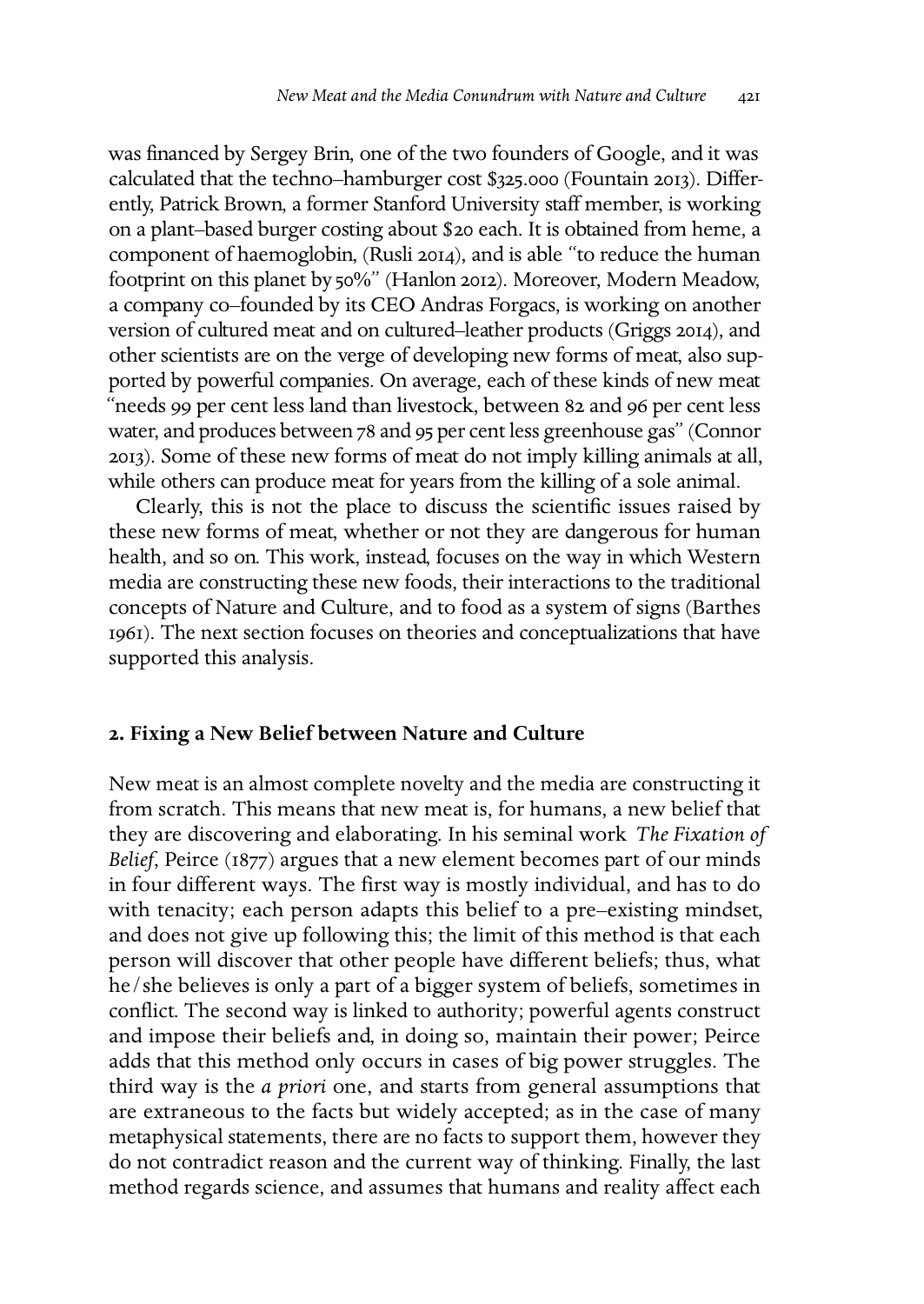other beyond our control; this is the only method in which opinions do not affect the facts.

Apart from Peirce, this study also draws on theories closer to the object of its investigation, that is, new meat. New meat exemplifies human intervention (Culture) in a natural product, "traditional" meat. For this reason, it involves the relationship between Nature and Culture. On this area, semiotics has interestingly challenged traditional theories, which used to see the two concepts as separate and even in conflict. Semiotics is not only a technique to analyse data, but also a philosophical corpus of theories with ontological and epistemological bases. The semiotics of Nature points out that natural systems are composed of signs and codes that represent, communicate and signify (Tønnesen and Tũũr 2014). But what is Nature, semiotically? What do these signs and codes exclude or include? What do they signify? Branches of semiotics such as eco–semiotics and bio–semiotics may help to answer these questions.

First Sebeok (1991) considered Culture not in contrast to Nature, but as a part of it. Since then, semioticians have analysed the relationships between Nature and Culture as two–way, reciprocal, in flux and ever changing. Specifically, "ecosemiotics focuses on the engagement of culture and nature through signs" (Siewers 2014, p. 5), and clarifies the relationship between the two elements as a continuous exchange. Starting from Peirce, ecosemiotics assumes that "thought semiotically manifests self environmentally" (Siewers 2014, p. 6). Thus, ecosemiotics sees that Nature and Culture are not detached from each other, but, on the contrary, that "culture can be visualized as being produced by nature" (Chaudhary 2012, p. 114). On this line, Martinelli challenges any traditional view, even within semiotics, based on "the untouchable dualism Nature–Culture. Nature allowed, Culture not" (Martinelli 2010, p. 35). In fact, for him "it is when we divide the world in two that we are being superficial" (Martinelli 2010, p. 58). On Nature and Culture, "it is unacceptable to treat them separately, because too many and too complex are the relations between the two. We *cannot* analyze any cultural phenomenon as completely untied from natural context" (Martinelli 2010, p. 58, original emphasis). This work adds that when the cultural phenomenon to be analyzed is the re–elaboration of "a natural symbol" (Fiddes 1991) such as meat, investigating this relationship becomes necessary. The next section focuses on the question that this study aims to answer and on the methodology adopted to do this.

# **. Methodology**

This work aims to answer the following research question: how have media been shaping new meat semiotically, that is, in terms of signs,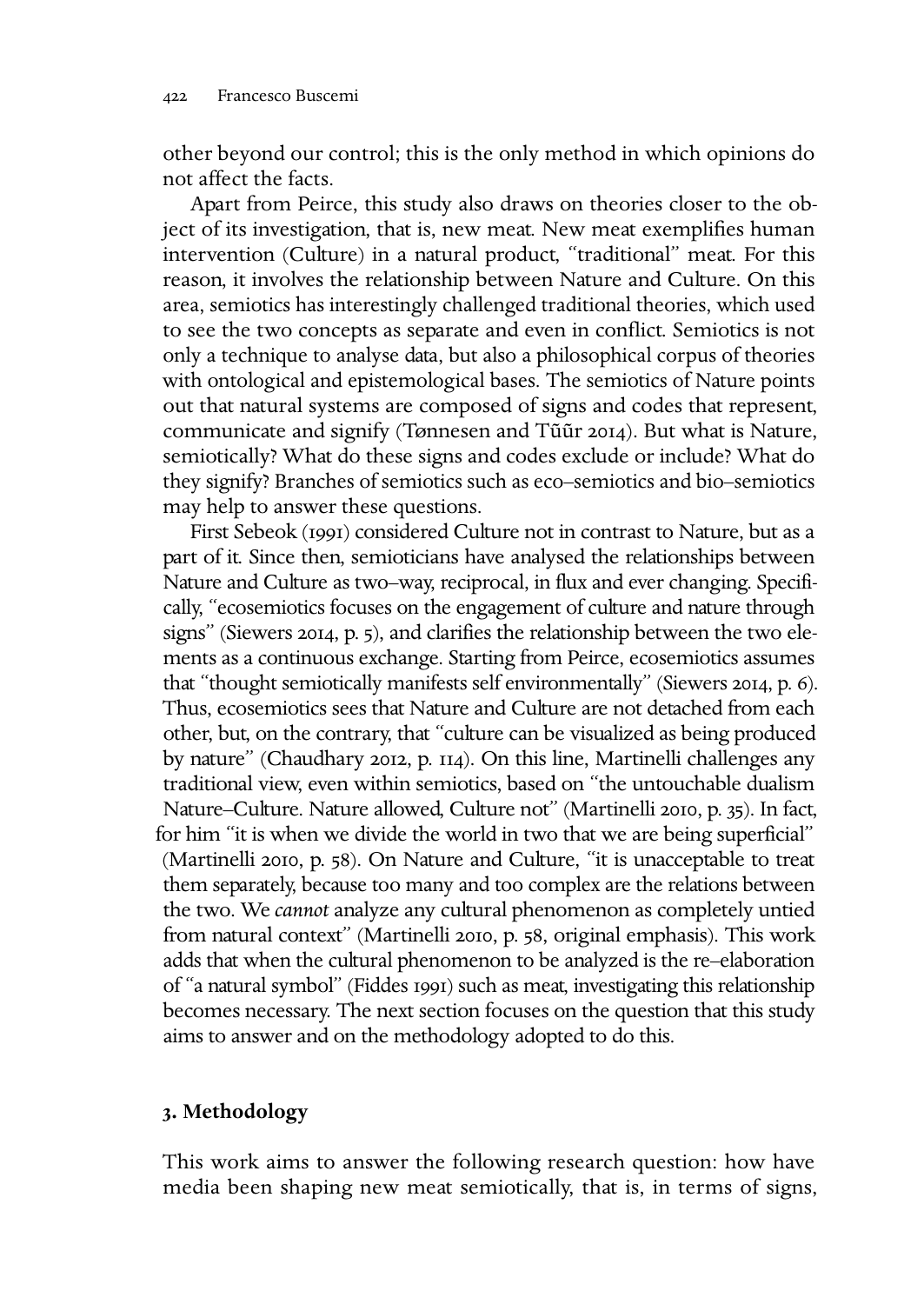codes and meanings, and referring to the relationship between Nature and Culture?

To analyse the ways in which new meat has been constructed by the media, this study focuses on British and US newspaper's, magazine's and broadcaster's websites. The choice of analysing websites has to do with the fact that this study is interested in the media's general approaches to new meat. Perhaps printed media such as newspapers and magazines, or TV programmes, would have provided a deeper insight in new meat, each in its specific form. Instead, their websites may be compared more easily to each other, as they belong to the same genre. Moreover, the affiliation of these websites to bigger media groups (CNN, The Guardian, etc.) makes their approach to new meat more representative and not the solitary perspective of a "small" agent. Thus, this choice gives this study more uniformity and reliability. Similarly, the choice of investigating Britain and the US relates to the aim of analysing only one language. In fact, this work even analyses the names that these new products are given on these websites (for example "cultured meat"), and comparing words from different languages would have made the analysis too complex and excessively based on personal interpretation.

The article has selected a purposive sampling of the internet versions of newspapers, magazines and broadcasters that have focused on these new forms of meat since 2012, when Dr. Post first announced his test-tube hamburger. Purposive sampling is a non–random sampling technique in which the researcher selects elements supporting a particular theory or presenting specific characteristics. The articles selected in this study do not support a specific theory, but have been selected because they focus on new meat. Purposive sampling has proven to be necessary because of the few articles on the topic. A random sampling (based on time or specific media companies) would have resulted in only a few items to investigate, and the study would have been seriously limited. Finally, this study also analyses a cookbook on new meat, to focus on the issue of the external form that new meat is being given by designers.

#### **. New Meat in the Media: The Utopian and the Dystopian Code**

First of all, representing new meat starts almost from scratch. As new meat is a new food, there are no older cases that may serve as a model for investigating its representation. There are many analyses on "traditional" meat (Fiddes 1991; Vialles 1994; Horowitz 2006; Lee 2008; Fairlie 2010), but they only help in part, because new meat aims to supplant traditional meat, and therefore also its analyses should be carried out with different tools.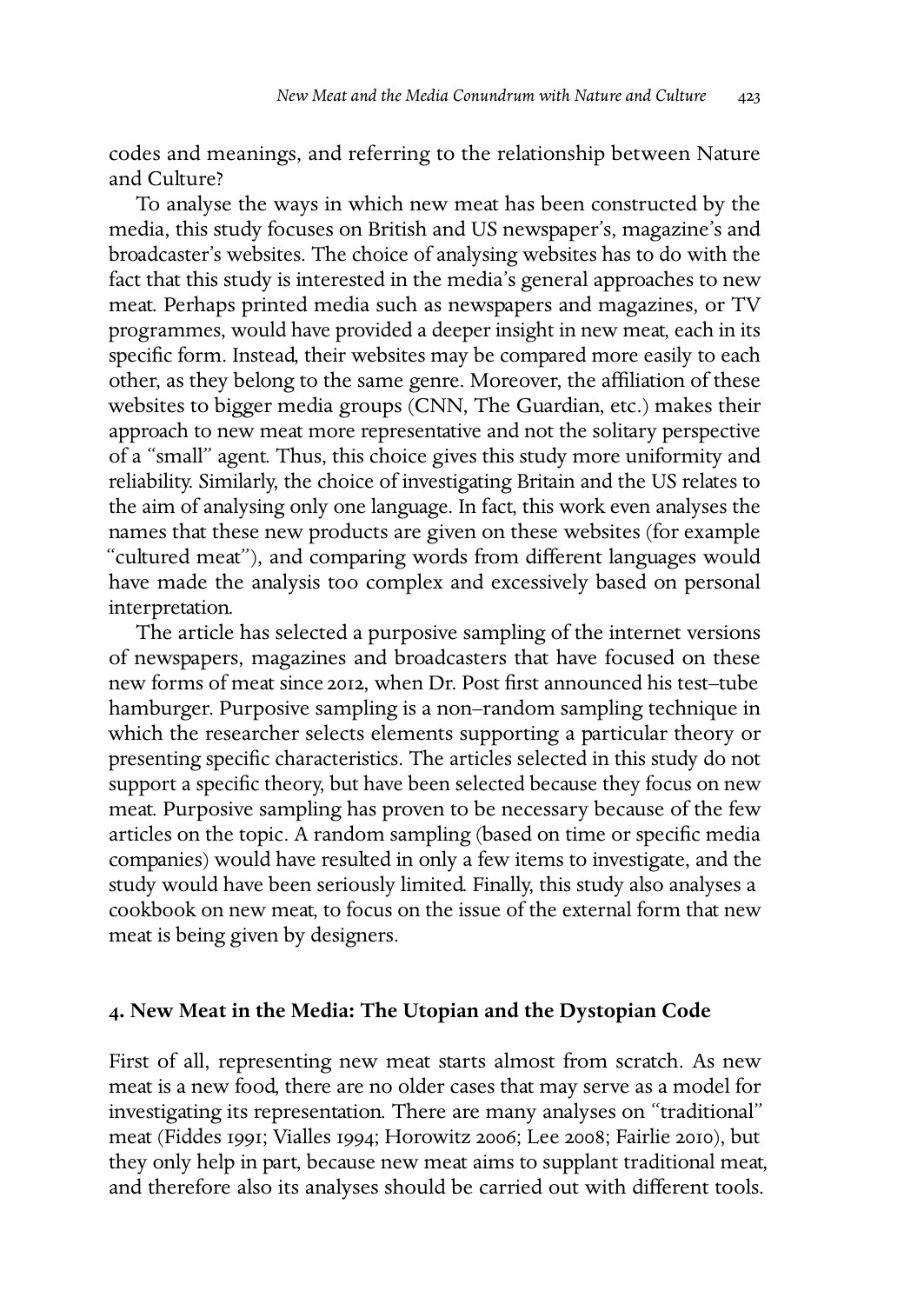In this study, for example, analysing the relationship between Nature and Culture that new meat implies, and semiotically investigating the forms and the names created for these new products, have been relevant to catching the real meaning of this product. Evidently, these are totally new perspectives and have never been applied to traditional meat.

Certainly here there is no room to explain how all the analysed articles construct "their" versions of new meat. However, to varying degrees they all construct either a utopian or a dystopian code around this product. To cite the most interesting, among the articles referring to the utopian code, Connor (2013) calls new meat "the meat of the future" and never mentions potential scientific problems linked to these products. Interestingly, the only problems highlighted by the article relate to consumers, who may not trust such a revolutionary product, and to taste, which is still to be refined. Moreover, the only people interviewed or reported in the article are favourable to these foods, and span from the scientist, to the environmentalist to the PR practitioner. No one belonging to these categories who is opposed to new meat is interviewed. Thus, here the utopian code is first constructed through the words used in the title. "Future" is associated to the term "in vitro beef ", which suggests a scientific guarantee. Another strategy to construct utopia is to vilify reality, and the visual code aims at "defaming" traditional meat, depicting a hamburger dripping in fat being eaten by an anonymous person. Moreover, the current system of producing meat is defined as "a highly inefficient method", while the new product is associated with the terms "save the world" and "reduction of suffering".

An interesting construction of the dystopian code is instead in Rossington (2013), which defines the new product as a *Frankenburger*, a mix of "Frankenstein" and "hamburger". While listing the many problems of excessive costs and lack of "real" flavour, the article warns that the new product "could be on supermarket shelves a decade from now". In the text, one expert says that eating new meat is an "unnatural experience", while the creator of in–vitro meat is defined as a "scientist–turned–chef " who started experimenting on mice and other animals, uncovering the evil of animal suffering even with new meat. What is more, the article highlights that the financial support by Sergey Brin, one of the two founders of Google, was long "kept a secret"; additionally, a question regards the similarity to GM foods and, on health–related problems, it is said that "proper tests into the impact will take years". Finally, after a favourable opinion, a chef warns that "the further you go from a natural diet, the more potential health risks you run". Again referring to the code of dystopia, Hanlon (2012) defines these products as "fake meat", highlighting their inferior status in comparison to "traditional" meat, and Wang (2013) ends her article by writing that "it would take years to know the effect on humans". Finally, already in the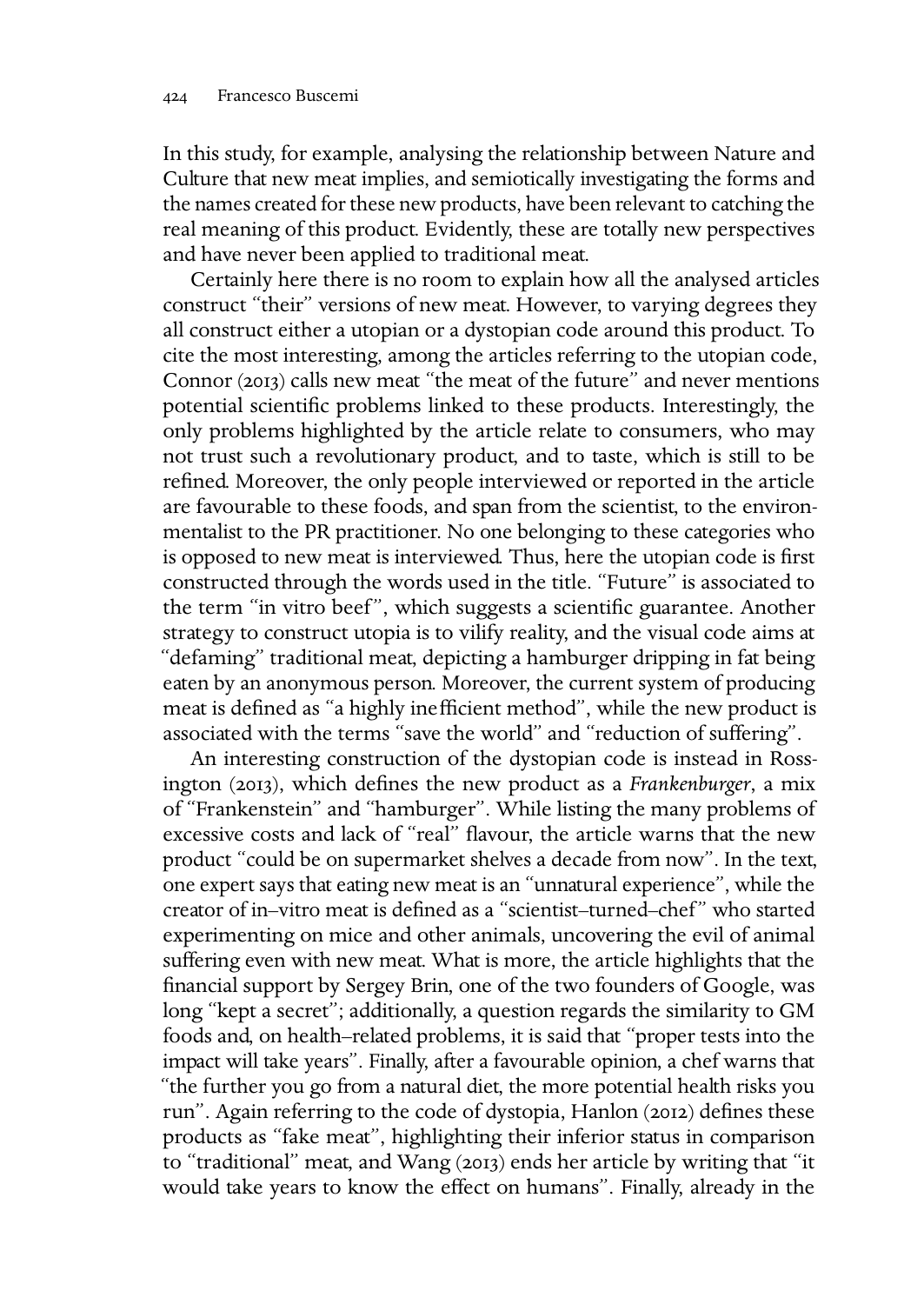title Zolfagharifard (2014) warns that "scientists want to build factories to manufacture lab–grown minced meat". Relevantly, this work publishes the scientific scheme of the process leading to cultured meat, an image which is really difficult to understand and in which "cold", technological objects are associated with a techno–hamburger (Fig. ).



Figure  $I$ : The production process of the techno-hamburger.

A combination of the two codes is evident in Fiegi  $(2013)$ . On the one hand, the article does not hide the enormous breakthrough that the planet would gain by consuming these forms of meat, and does this by interviewing the director of a research group working on new meat. On the other hand, in all of the spaces which are left out of the interview, these statements are strongly called into question. The title and subtitle are both in question form and end with a question mark. The caption says that the scientist creating cultured meat "believes" that this product "could" solve many problems. Finally, the last question of the interview asks the researcher if he has ever tasted cultured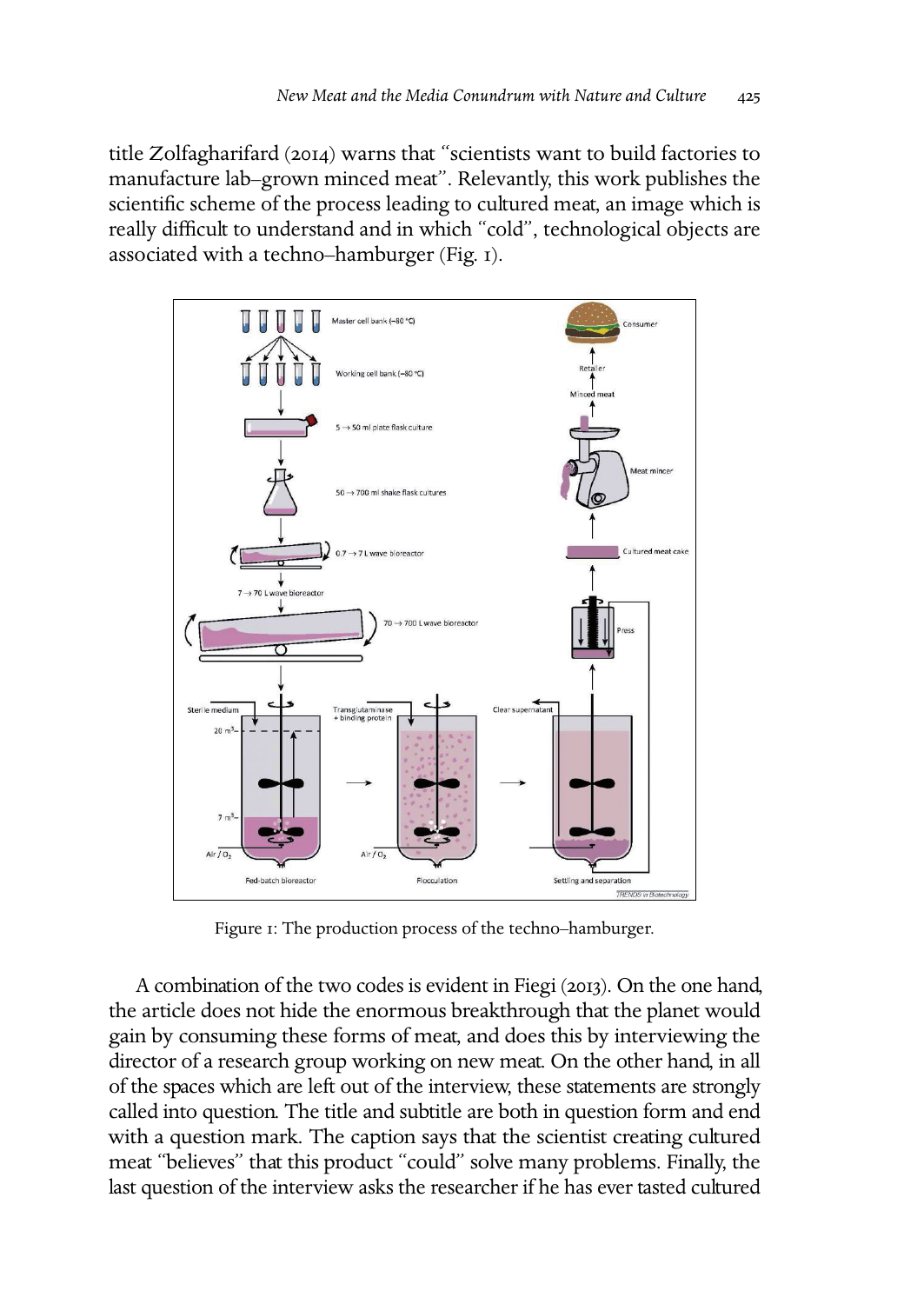meat, and he first answers "I haven't", adding that he would like to eat it. The same question is also the final line of Winter (2012), and certainly such an approach relativizes the previous positive assumptions about new meat.

Already at a first glance, it is clear that new meat is represented in two different, contrasting ways. The first way refers to utopia. Paradigmatically, many utopian representations link to a better world than that in which we live, a world in which animals are not killed, pollution is an already solved problem, forms of illness connected to meat may be defeated, and so on. These representations, thus, relate to a form of Culture that implies health and caring for animals, and that improves Nature, which instead involves death, suffering and illness.

However, as said above, this is only the first half of the ways in which the media are representing new meat. Other analysed sources, in fact, construct new meat in a totally different way, in a way that paradigmatically relates to Frankenstein foods, GM foods, and to an excessive human intervention in a process that must remain "natural". Moreover, some classic landmarks of the general dystopian code are highlighted. The first is the secret support to the "big plan" provided by powerful and well–known people, and in this case it even depicts the founder of Google, a company that certainly plays a dystopian role in popular culture today. The second is the role of scientists, who are often seen as latent business people, as in the article prefiguring the massive production of cultured minced meat in a near future. Even the image in figure I seems to be taken from many dystopian films of the 1960s, and the hamburger seems to be only a further link in a cold, techno chain. In these representations, new meat is the further step of the long way to the food–hell dominated by commercial interests and hyper–technocrats that are counterfeiting natural products. This strand of representation, thus, leads to a world driven by an overwhelming human intervention, to an excessively damaging role of human action over Nature. In the end, all of this leads to a form of Culture that worsens Nature. Finally, the dystopian code is certainly more represented in British tabloids and vaguely right–wing newspapers, but generalising could be limiting. In the end, it is the left–wing, open–minded *The Guardian* that (even in the title) defines these new products as "fake meat" (Hanlon 2012), not exactly a manifestation of trust.

As has been shown above, in some cases the two codes coexist. This seems to be caused by a hesitant point of view, rather than by awareness of the complexity of the issue and of the flexible scenarios of the postmodern era. In fact, in these articles the two codes coexist but are never mixed with each other. They never reciprocally communicate or mutually relate to each other. They are instead represented as separate, as in the page of the interview analysed above, with the two parts stating contrasting views. Moreover, many titles of these articles are written in question form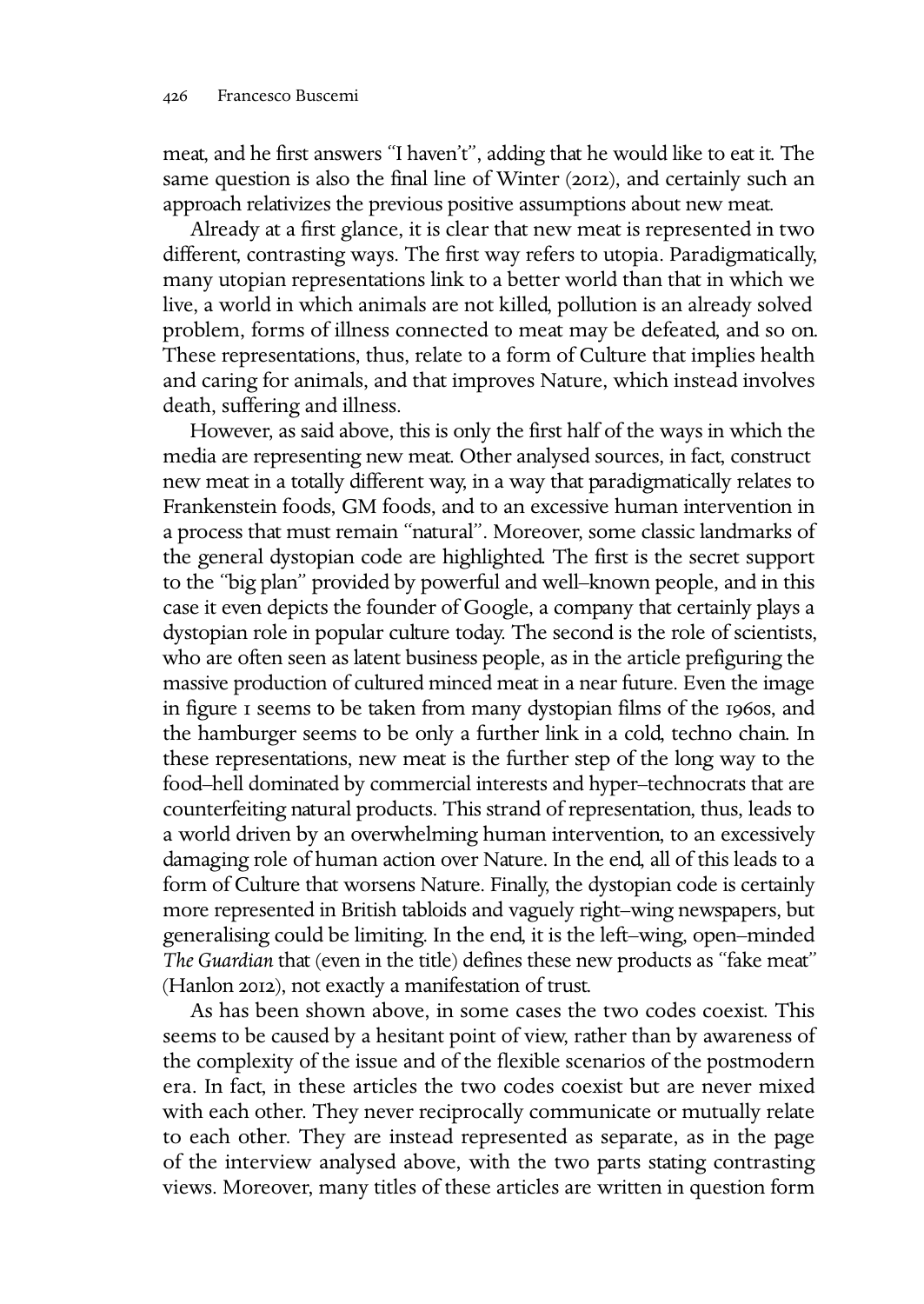(Connor 2012; Hanlon 2012; Fiegi 2013; Wurgaft 2014; Zolfagharifard 2014) and underline, rather than awareness, uncertainty and caution faced with such a revolutionary product.

Referring to Peirce's (1877) work on beliefs, utopian representations of new meat mostly pertain to the power–led strategy, while dystopian constructions mostly relate to the *a priori* method. In fact, many representations of new meat as something that will free humanity from pollution and illness are also full of details on the new companies that are working on this product and that, according to the articles, will contribute to improving the world. Much relevance is given to the funders and financial supporters of these companies, sometimes also well–known as with the founder of Google. Here, it is clear that an important aim of these articles is to promote the companies involved and to make their brands and names popular with the readers.

On the contrary, in establishing the belief of new meat as something dystopian, as the further step to the food hell, the articles mainly apply the *a priori* method, which is, as Peirce says, the most comfortable, because it perfectly adheres to people's mindset and pre–assumptions. Often, these representations negatively link new meat to other examples of techno–foods, such as GM foods, in both titles and body text. However, it is important to remember that, scientifically, the techniques of creating these new forms of meat have nothing to do with the technique of genetically modifying foods and plants. The articles adopting the *a priori* method totally ignore all of this, and rely, instead, on pre–assumptions, being extraneous to knowledge and science, as Peirce  $(1877)$  perfectly explains.

Relating to the opposing theories concerning Nature and Culture, it seems that all these articles totally agree with the traditional view seeing Nature and Culture as separate, opposing and sometimes conflicting principles. The idea that Culture is part of Nature, that the two concepts affect each other in complex, two–way relationships, is totally extraneous to them. In adhering to old views, these articles ignore that humans are part of Nature, along with the product of their abilities and ingenuity. Instead, it seems clear that these media representations cannot see "how much we have in common with other species and how much we have constructed a reality that divides us from them" (Augustyn 2010, p. 198). In fact, delimiting Nature with precise boundaries and excluding human action from it do not make sense, because "life is composed of molecules, which manifest themselves as signs" (Hoffmeyer 2008, p. 15) in human, animal and other forms of life.

However, analysing these articles more in depth may disclose other trends and meanings. More precisely, semiotics may help to unveil that the newer conceptions of Nature and Culture are in some ways present in new meat, in its media representations when the media report the way in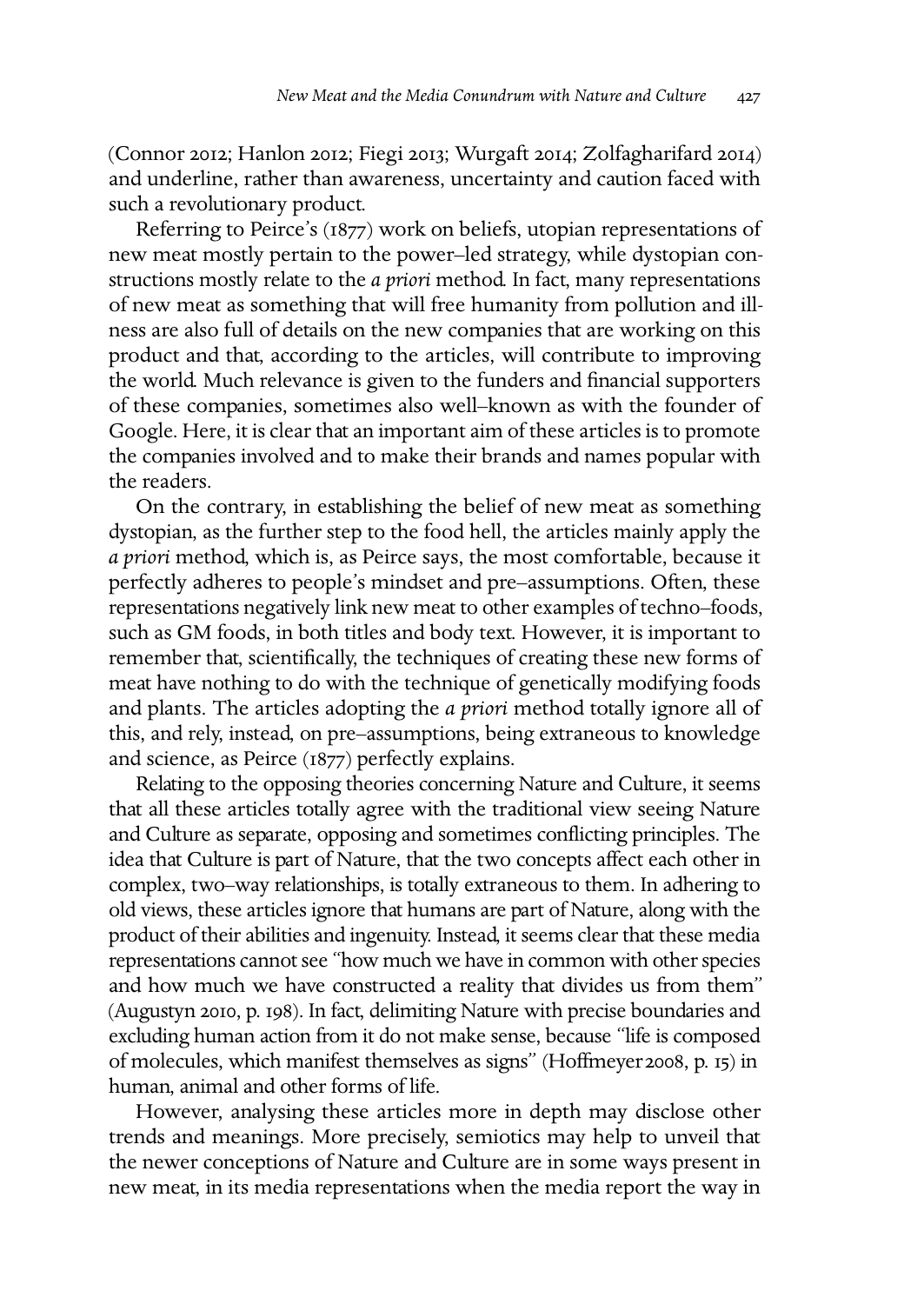which scientists and designers have been conceptualising this new product. This is clear when the analysis focuses on other details, i.e. the form that scientists and designers have been choosing to present new meat to large audiences and the name given to these new products (by both scientists and the media). The following section firstly analyses the forms that scientists and designers are giving to new meat, as a sign of more complex codes that relate to the relationships between Nature and Culture. Secondly, it investigates the names of new meat, the paradigmatic links that they imply, and the new relationship between Nature and Culture that they prefigure.

## **. Form and Name: Negotiating a New Relationship between Nature and Culture**

As demonstrated above, the utopian and the dystopian approaches present two different versions of new meat, having contrasting perspectives and agreeing on nothing but the fact that Nature and Culture are separate and in conflict. However, a deeper semiotic investigation unveils that these representations also involve the newer approach, that of seeing Nature and Culture as interrelated. This happens in the forms and in the names of new meat, that are created by designers and scientists, and that the media only report, whatever the perspective.

In its first and sole media presentation, new meat came in the form of a hamburger, which is not a recognisable part of the animal such as a leg or a T–bone steak. Replicating a part of the animal would have meant reproducing Nature and hiding the role played by Culture in the production process. At the opposite end of this principle, creating a form totally detached from already existing meat would have highlighted the role of Culture and ignored the natural character of meat. The hamburger avoids both problems and negotiates a more balanced relationship between the two concepts. In fact, the hamburger does not replicate Nature, but is a widely recognised form of "traditional" meat, even though created by humans. Again, out of the neat distinctions of the media representations, here Nature and Culture are considered as interacting in the construction of this new food.

Besides this, many designers are working on what forms new meat should take in the following years, if and when it becomes an industrial product available in supermarkets. Shaping food is not only an aesthetic issue, and it has already been demonstrated that the form of an item of food affects the way in which it is perceived and consumed (Gonzales Espinosa and Chen 2012). For this reason, "design is collaborating with food scientists, nutritionists, restaurateurs, and other culinary experts, to bring innovative food experiences to the world" (Traitler *et al.* 2014, p. 39). It is interesting to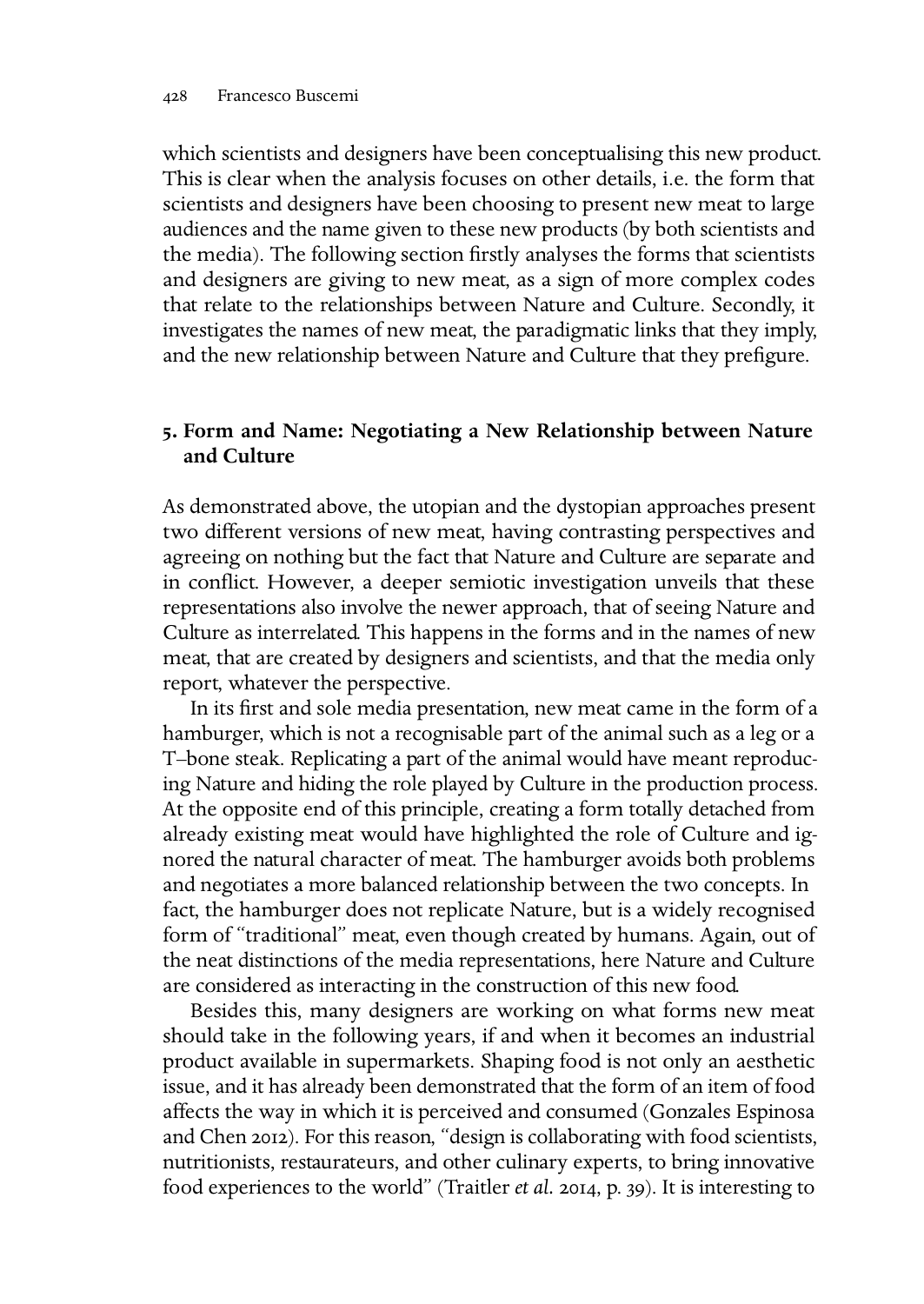note that the first results, also shown in the provocative *The In–vitro Meat Cookbook* (Mensvoort and Grievink 2014), detach new meat from traditional meat much more that in the case of Professor Post's hamburger. New meat may have the form of other foods or of natural objects (e.g. flowers), but it almost never takes the form of traditional meat, of a leg or of an inner organ, such as a heart or lung. This means that the long process of detachment between meat and the idea of the living animal, already theorized in Buscemi (2014), is still continuing.

As regards the names, this analysis has found four main ones, all composed of two parts, the second of which is "meat" or "beef", the first of which always changes. The four terms are "cultured meat", "in vitro meat", both mostly used in the case of meat obtained from stem cells; "plant–based meat", which refers to meat created artificially, without any animal part involved; and "lab–grown meat" (or beef), strongly relating to science in general. The only exception to these names is the term "fake meat", only adopted by Hanlon (2012), which clearly defines a kind of meat that is an inferior replica of the original.

All of the four names mentioned carry with them both concepts of Nature and Culture. In fact, the second part of the term, "meat", or "beef ", is paradigmatically linked to concepts such as animality, savageness, blood, life/death, spontaneity or, in a word, Nature. The first part of the term, instead, although different in each case, is linked to opposite concepts, as clarified in the table below (Fig. 2). Similarly, in the case of "fake meat", it is clear that this term is composed of two parts, that the second word is meat, and that the first one relates to human intervention, even though from a negative perspective.



Figure 2: Paradigmatic development of the most frequent names of new meat.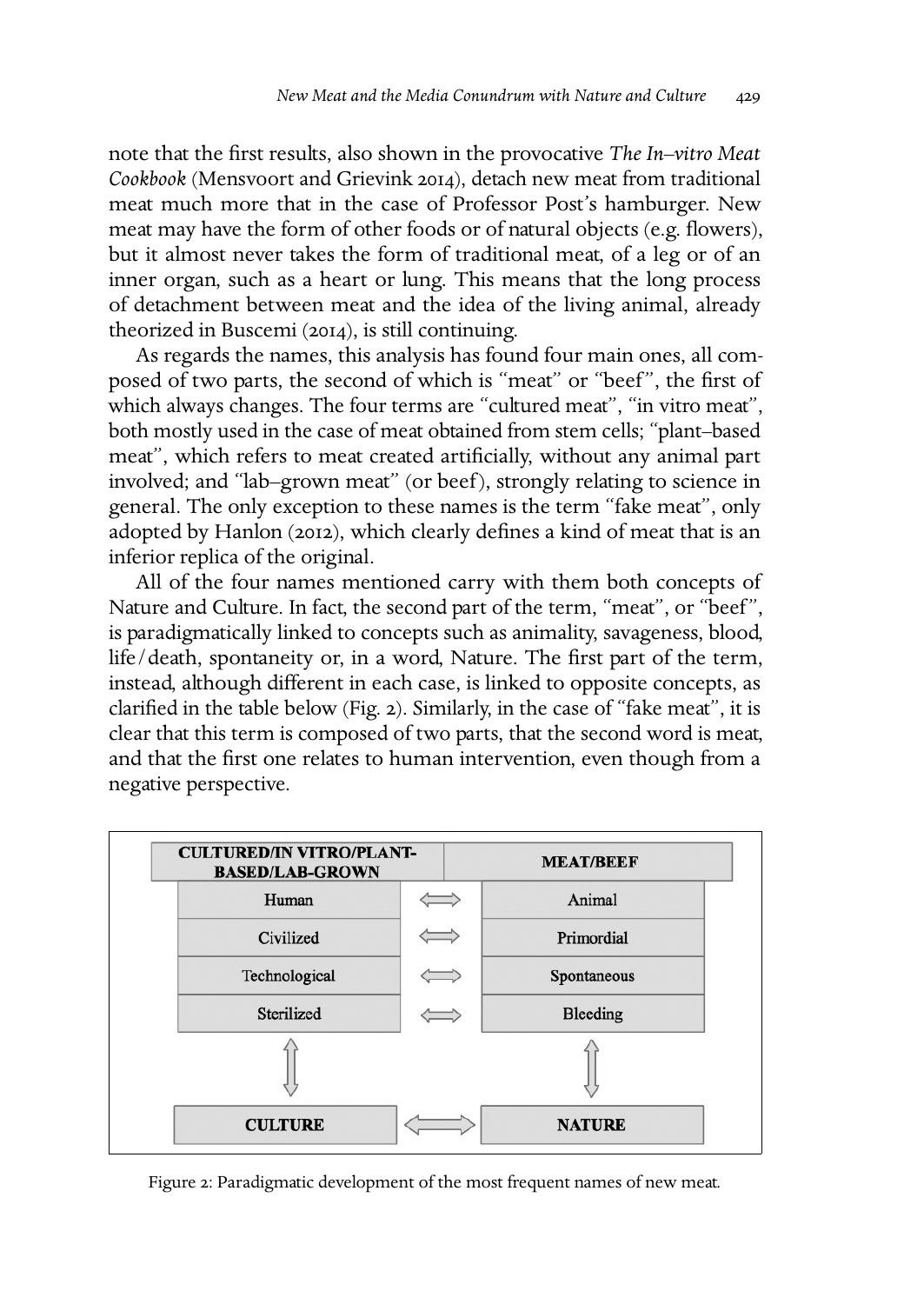Importantly, each name is composed of two parts that are certainly contrasting (for example "Cultured Meat"), but even more importantly, these two words are used together and form a term to signify an object, a new food. Thus, rather than a clash, these names suggest a new relationship between the two parts. At a higher level, as the two components refer to Nature and Culture, these names negotiate a new relation between these two concepts. In other words, through their contrasting names these new forms of meat are challenging our traditional separation between Nature and Culture, despite the way in which the media represent new meat. On the one hand, the media represent new meat as a clash between Nature and Culture, in which Culture either improves or worsens Nature; on the other hand, the name that scientists give the product (and that the media replicate) prove that this contrast is already accommodated, at least at the level of language.

All of this also signifies that Culture does not improve or worsen Nature, bur simply contributes to the continuity of processes that are cultural, social, and therefore natural, because, as theorised by Sebeok (1991), Culture is part of Nature. In the end, these processes concern human beings and the world, the entirety of signs and codes that cannot be detached or pigeonholed.

## **. Conclusion and Further Research**

This study has analysed the media representations of new meat, the forms of meat that scientists have been experimenting on in various parts of the world and that do not entail massive farming and killing of animals in their production processes. The article has demonstrated that the media are representing new meat in two different ways. In the analysed texts, new meat is either a utopian food paving the way to a world without pollution, illness and animal suffering; or a dystopian, further step in the long series of Frankenstein foods, brought about by excessive, "misguided" human intervention that damages the "right" natural processes.

The first strand recalls the idea that Culture improves Nature, and that Nature involves pollution, illness and animal suffering; moreover, it has unveiled commercial interests and power–related reasons in the attempt to fix the new belief, according to Peirce  $(1877)$ . The second trend supports the idea that Culture worsens Nature, which is originally candid and spotless, and that is only later damaged by human intervention; this approach builds on what Peirce defines as the *a priori* way of fixing a new belief, and follows in the footsteps of other techno–products such as GM foods; even though GM foods have scientifically nothing to do with new meat, the two products are represented as similar. In the end, Nature and Culture in these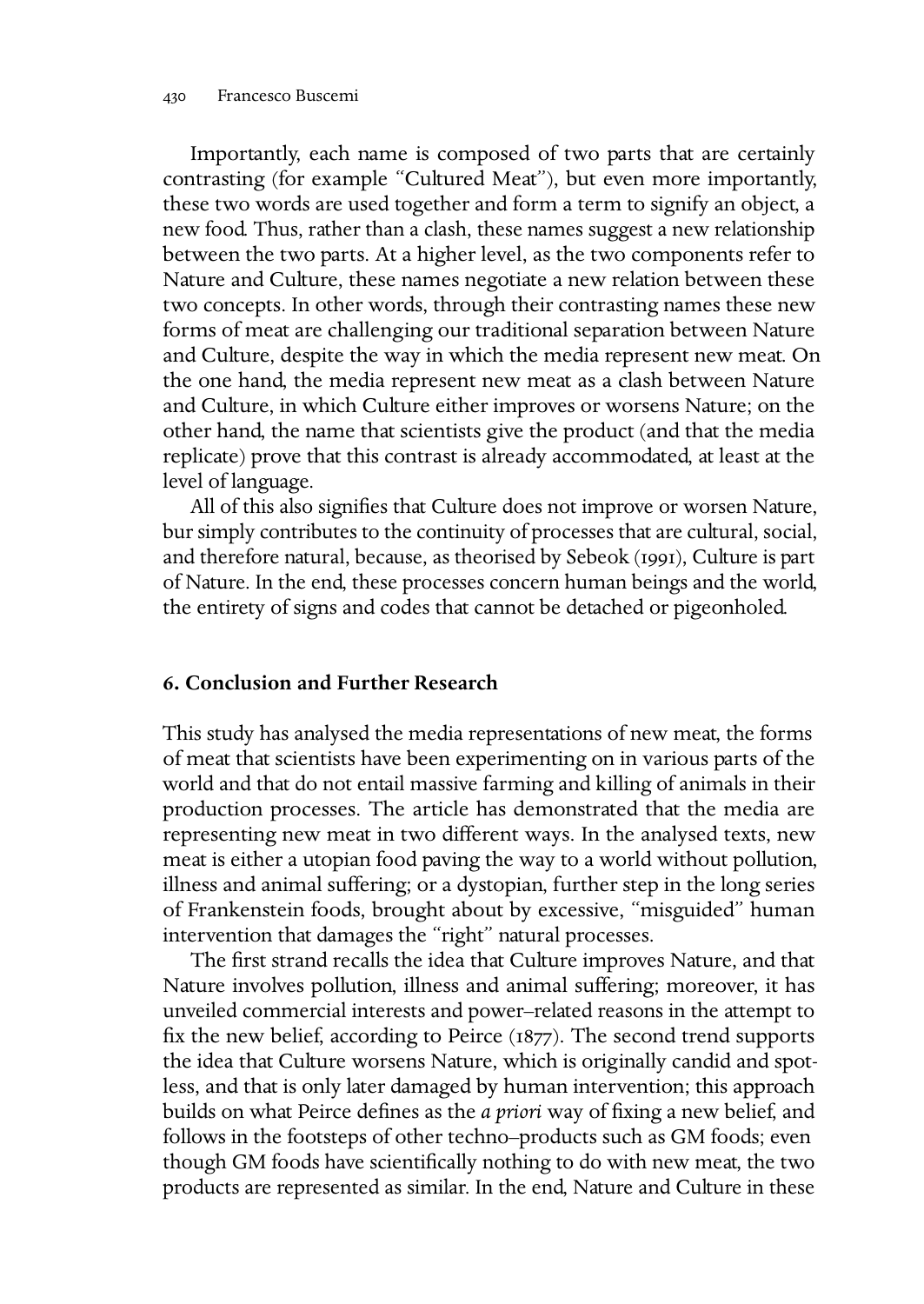representations are always two separate concepts, even conflicting, as seen in many traditional theories. Contrastingly, many newer semiotic theories see that the two concepts are part of a bigger whole, and specifically that Culture, that is, human action, is also part of Nature. These new, challenging perspectives appear to be totally ignored in the analyzed representations. On the one hand, utopian representations do not see the link between Nature and Culture because Culture improves an unfair and illogical Nature. On the other hand, the dystopian texts do not see the same link because the "bad" Culture worsens the "good" Nature. The media seem to be blind in ignoring such an important progression in the conceptualization of the role of humans in the environment.

However, there are deeper signs and codes that suggest that Nature and Culture are not always and completely separate in new meat, and the media sometimes represent this. The fact that at the first and sole presentation so far, new meat has been shaped as a hamburger signifies a perfect negotiation between Nature and Culture. The hamburger in fact is not totally "natural" as a leg or a ribeye steak, and at the same time is not totally extraneous to traditional meat. Moreover, even the forms developed by designers link to existing objects (e.g. other foods, flowers) but not to the animal. This highlights human intervention without forgetting the presence of Nature. Finally, the analysis of the names that are being used to define these new products has demonstrated that Nature and Culture are continually signified when the media refer to new meat. In fact, in all the names used in the articles, Nature and Culture coexist, and together form the name with which the media refer to new meat. Interestingly, signs and codes shaped by scientists and designers (and replicated by the media) show much more adherence to the newer conceptions of Nature and Culture. Instead, signs and codes constructed by the media display a more traditional approach. In the end, the media lag behind when dealing with these concepts, while other fields such as science and design prove to be more innovative.

Probably, as happened in the case of other techno–foods, only more collaborative and mutual relationships between stakeholders (e.g. scientists, producers, the media, designers) would make this representation more multifaceted. Only this scenario would prefigure more appeased, flexible and reciprocal approaches to the product and to its relationships to Nature and Culture. Whether new meat is dangerous or healthy, only when this scenario is realized, will the new belief be fixed even in the media thanks to Peirce's (1877) fourth strategy, ignoring prejudice and only relying on science and knowledge.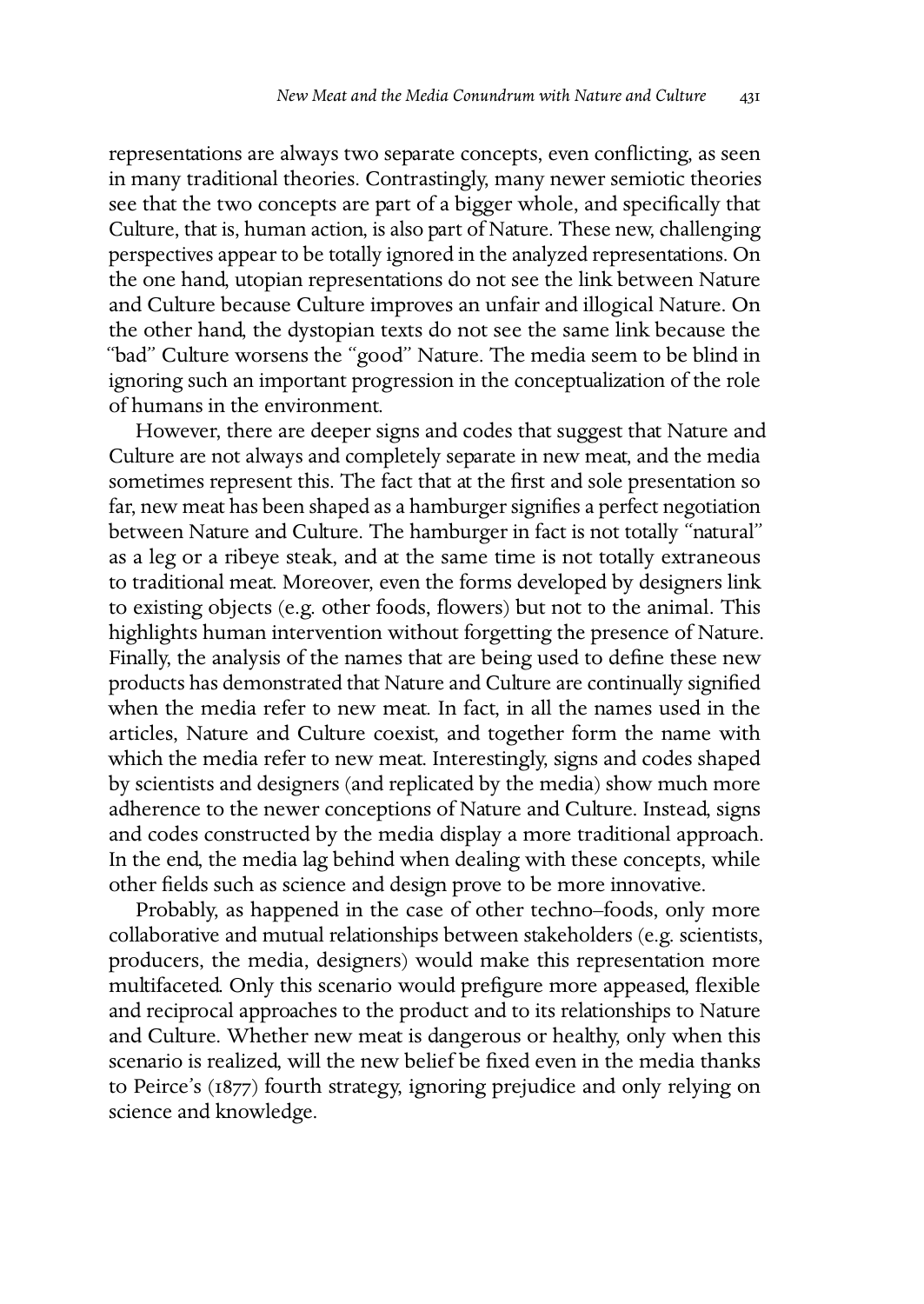## **Bibliographical References**

- AUGUSTYN P. (2010) Reframing the Backyard: Exploring the Space between Nature and *Culture*, "Semiotics", 7: 197-204.
- BARTHES R. (1961) Vers une Psycho–sociologie de l'Alimentation Moderne, "Annales: Économies, Sociétés, Civilizatons", 5: 977–986.
- BUSCEMI F. (2014) *From Killing Cows to Culturing Meat*, "The British Food Journal",  $II6(6)$ : 952-964.
- CHAUDHARY N. (2012) "Making Sense of the Bindì: Urban Indians' Appraisal of a Culturally Valued Symbol", in A. Uchoa Branco and J. Valsiner (eds.) *Cultural Psychology of Human Values*, Information Age Publishing, Charlotte (NC), 113–135.
- CONNOR S. (2012) *Would You Eat a Burger Grown in a Laboratory?*, "The Independent", 20 February, available at: [www.independent.co.uk/life-style/food-and](http://www.independent.co.uk/life-style/food-and-drink/features/would-you-eat-a-burger-grown-in-a-laboratory-7216674.html)[drink/features/would-you-eat-a-burger-grown-in-a-laboratory-](http://www.independent.co.uk/life-style/food-and-drink/features/would-you-eat-a-burger-grown-in-a-laboratory-7216674.html)7216674.html.
- CONNOR S. (2013) Special Report: 'In Vitro' Beef It's the Meat of the Future, "The Independent", 28 July, available at: [www.independent.co.uk/news/science/spe](http://www.independent.co.uk/news/science/special-report-in-vitro-beef--its-the-meat-of-the-future-8735104.html)[cial-report-in-vitro-beef–its-the-meat-of-the-future-](http://www.independent.co.uk/news/science/special-report-in-vitro-beef--its-the-meat-of-the-future-8735104.html)8735104.html.
- FAIRLIE S. (2010) Meat: A Benign Extravagance, Permanent publications, East Meon (NH).
- FIDDES N. (1991) Meat: A Natural Symbol, Routledge, London.
- FIEGI A. (2013) Will Your Next Burger Come from a Petri Dish?, "National Geographic", 6 August, available at: [http://news.nationalgeographic.com/news/](http://news.nationalgeographic.com/news/2013/08/130806-lab-grown-beef-burger-eat-meat-science/)2013/08/ 130806[-lab-grown-beef-burger-eat-meat-science/.](http://news.nationalgeographic.com/news/2013/08/130806-lab-grown-beef-burger-eat-meat-science/)
- FOUNTAIN H. (2013) A Lab–Grown Burger Gets a Taste Test, "The New York Times", 5 August, available at: www.nytimes.com/2013/08/06[/science/a-lab-grown](http://www.nytimes.com/2013/08/06/science/a-lab-grown-burger-gets-a-taste-test.html?_r=1&)[burger-gets-a-taste-test.html?\\_r=](http://www.nytimes.com/2013/08/06/science/a-lab-grown-burger-gets-a-taste-test.html?_r=1&)&.
- GONZALES ESPINOSA Y. and J. CHEN (2012) "Applications of Electromyography (EMG) Technique for Eating Studies", in J. Chen and L. Engelen (eds.) *Food Oral Processing: Fundamentals of Eating and Sensory Perception*, Wiley Blackwell, Chichester,  $289 - 319.$
- GRIGGS B. (2014) *How Test–tube Meat Could Be the Future of Food*, "CNN" [online], 5 May, available at: [http://edition.cnn.com/](http://edition.cnn.com/2014/04/30/tech/innovation/cultured-meat/)2014/04/30/tech/innovation/ [cultured-meat/.](http://edition.cnn.com/2014/04/30/tech/innovation/cultured-meat/)
- HANLON M. (2012) Fake Meat: Is Science Fiction On The Verge Of Becoming Fact?, "The Guardian" website, 22 June, available at: [www.guardian.co.uk/science/](http://www.guardian.co.uk/science/2012/jun/22/fake-meat-scientific-breakthroughs-research?INTCMP=SRCH) /jun/[/fake-meat-scientific-breakthroughs-research?INTCMP=SRCH.](http://www.guardian.co.uk/science/2012/jun/22/fake-meat-scientific-breakthroughs-research?INTCMP=SRCH)
- HOFFMEYER J. (2008) Biosemiotics. Explorations into the Life of Signs and the Signs of *Life*, University of Scranton press.
- Horowitz R. (2006) *Putting Meat on the American Table*, John Hopkins University Press, Baltimore (MD).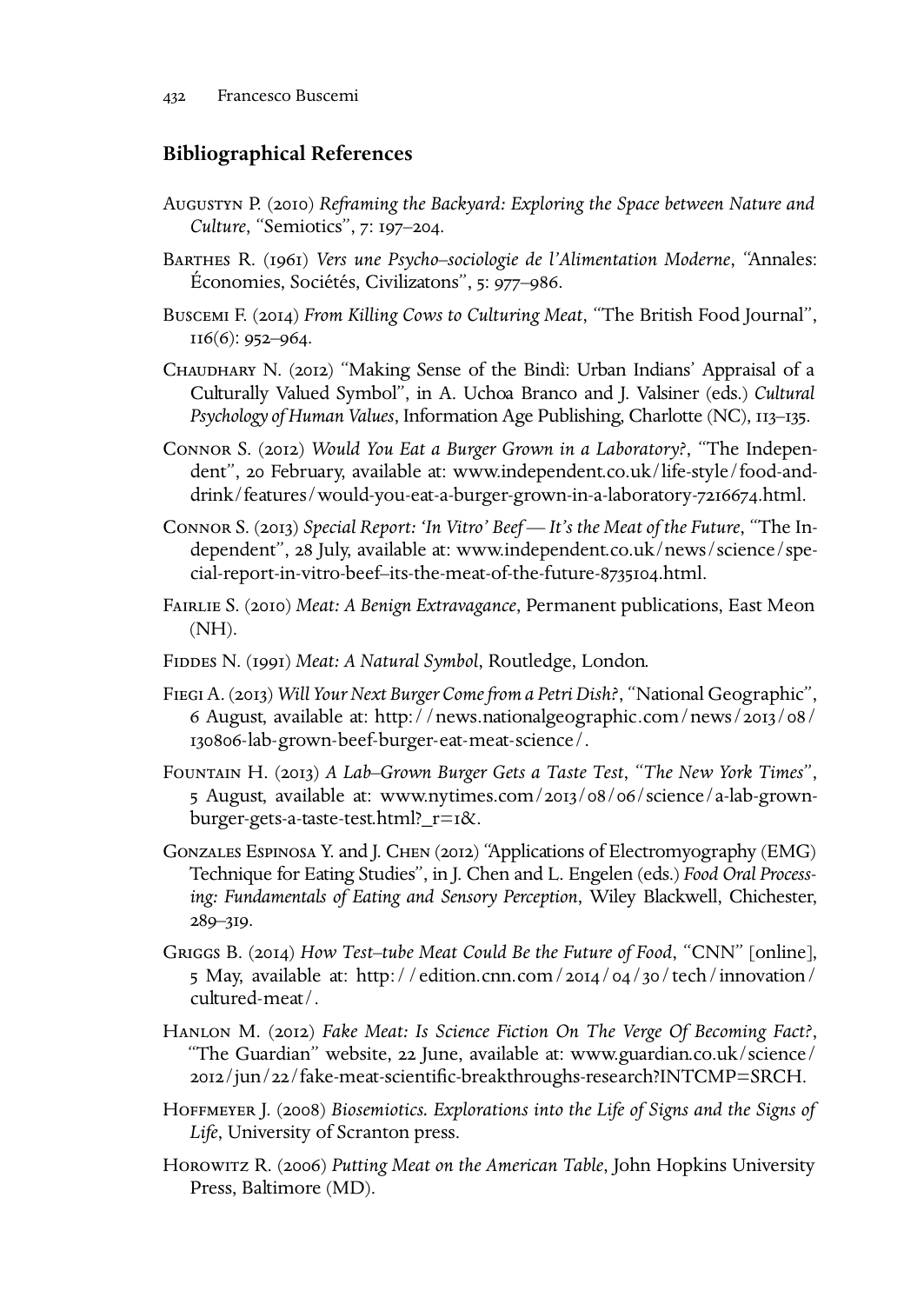- HYSLOP G. (2012) Stem Cells Could Revolutionise The Food Industry, "South African Food Review", 39(3): 16.
- LEE P.Y. (2008) "Introduction: Housing Slaughter", in P.Y. Lee (Ed.) Meat. Moder*nity and the Rise of the Slaughterhouse*, University of New Hampshire Press, Lebanon (NH),  $I=9$ .
- Lévi-S $\text{TRAUSS C. (1966)}$  The Culinary Triangle, "Partisan Review", 33(4): 586–595.
- MARTINELLI D. (2010) A Critical Companion to Zoosemiotics: People, Paths, Ideas, Springer, Dordrecht.
- MENSVOORT K. VAN and GRIEVINK H. J. (2014) The In-vitro Meat Cookbook, BIS Publishers, Amsterdam.
- PEIRCE C.S. (1877) The Fixation of Belief, "Popular Science Monthly", 12: 1–15.
- ROSSINGTON B. (2013) *World's First Lab-grown Beef Burger Put to the Taste Test* But *Wasn't an Experience to Relish*, "Mirror", 5 August, available at: [www.mirror.co.uk/](http://www.mirror.co.uk/news/uk-news/worlds-first-lab-grown-beef-burger-2127451) [news/uk-news/worlds-first-lab-grown-beef-burger-](http://www.mirror.co.uk/news/uk-news/worlds-first-lab-grown-beef-burger-2127451)2127451.
- RUSLI E. (2014) The Secret of These New Veggie Burgers: Plant Blood, "Wall Street Journal" [online], 7 October, available at: [http://online.wsj.com/articles/the](http://http://online.wsj.com/articles/the-secret-of-these-new-veggie-burgers-plant-blood-1412725267)[secret- of-these-new-veggie-burgers-plant-blood-](http://http://online.wsj.com/articles/the-secret-of-these-new-veggie-burgers-plant-blood-1412725267)1412725267.
- SEBEOK T. A. (1991) "Communication", in T. A. Sebeok, *A Sign is Just a Sign*, Indiana University Press, Bloomington, 22–35.
- SIEWERS A. K. (2014) "Introduction: Song, Tree, and Spring: Environmental Meaning and Environmental Humanities", in A. K. Siewers (Ed.) *Re–imagining Nature: Environmental Humanities and Ecosemiotics*, Bucknell University Press – Rowman and Littlefield, Lanham  $(MD)$ ,  $I-4I$ .
- SPECTER M. (2011) *Test–Tube Burgers: How long will it be before you can eat meat that was made in a lab?*, "The New Yorker", 23 May, 87(14): 32.
- TØNNESEN M. and K. TŨŨR K. (2014) "The Semiotics of Animal Representations: Introduction", in K. Tũũr and M. Tønnesen (eds.), The Semiotics of Animal Rep*resentations*, Rodopi, Amsterdam/New York, 7–30.
- TRAITLER H., B. COLEMAN and K. HOFMANN, Food Industry Design, Technology and *Innovation*, Wiley Blackwell, Hoboken (NJ).
- VIALLES N. (1994) Animal to Edible, Cambridge University Press, Cambridge.
- WANG S. (2013) Scientists Cook up Lab-Grown Beef, "Wall Street Journal", 5 August, available at: [http://online.wsj.com/articles/SB](http://http://online.wsj.com/articles/SB10001424127887323420604578650194180347284)1000142412788732342060457865-0194180347284.
- W M. ()*Meat Grown in Lab May Yield First 'Test–Tube Burger' by Fall*, "USA Today" website, 20 February, available at: [http://content.usatoday.com/communi-](http://http://content.usatoday.com/communities/ondeadline/post/2012/02/meat-grown-in-lab-may-yield-first-test-tube-burger-by-fall/1#.VDrsWuct7Qw)ties/ondeadline/post/2012/02[/meat-grown-in-lab-may-yield-first-test-tube-burge](http://http://content.usatoday.com/communities/ondeadline/post/2012/02/meat-grown-in-lab-may-yield-first-test-tube-burger-by-fall/1#.VDrsWuct7Qw)r-by-fall/1[#.VDrsWuct](http://http://content.usatoday.com/communities/ondeadline/post/2012/02/meat-grown-in-lab-may-yield-first-test-tube-burger-by-fall/1#.VDrsWuct7Qw)7Qw.
- WURGAFT B. (2014) A Future of Lab-produced Meat?, "Los Angeles Weekly", 22 Jan-